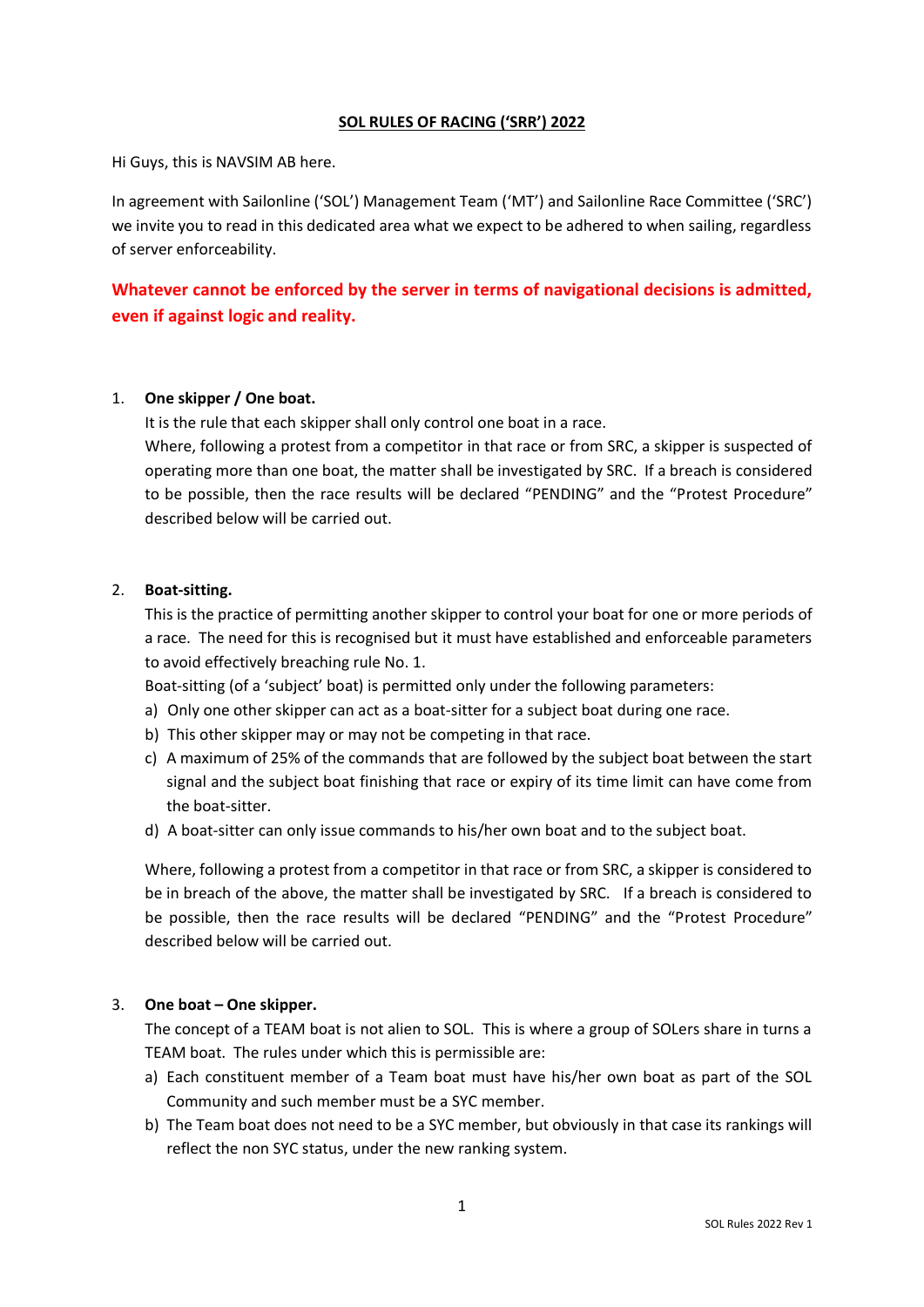- c) The constituent members of a Team boat and its name are declared in the Forum in the Section SRC/Races. The scope of Teaming up (specific series or single race) must be declared. (New scope = new declaration/thread.)
- d) Crew changes are not allowed during a race. They are allowed in between races of a series, and the change must be reported in the same Forum section under a new thread.
- e) If a Team boat is entered in a race then the constituent members may not enter their individual boat in that race.
- f) Prior to official racing each Team member can participate in a Practice Race with their own boat.
- g) The TEAM boat name should be TEAM\*\*\*\*\* to make it clear that it is a team boat.

Where, following a protest from a competitor in that race or from SRC, a Team boat is considered to be in breach of the above, the matter shall be investigated by SRC. If a breach is considered to be possible, then the race results will be declared "PENDING" and the "Protest Procedure" described below will be carried out.

# 4. **Software**

With effect from 17<sup>th</sup> January 2022, in any new race the use of any software to send, edit or delete commands to a boat while racing is only permitted when both of the following conditions are satisfied:

- a) The commands are issued by the skipper, a team member or a boat-sitter.
- b) The commands are sent to the server as soon as possible after being initiated.<sup>1</sup>

Where, following a protest from a competitor in that race or from SRC, a skipper is suspected of breaching this rule the matter shall be investigated by SRC. If a breach is considered to be possible then the race results will be declared "PENDING" and the "PROTEST PROCEDURE" described below will be carried out.

Access to the SOL server, via an application to Chair OPS or SRC, may be offered to investigate the allegation; this will be conducted by authorised technicians who will provide an expert written report to both parties and the protest committee prior to any hearing on their findings.

<sup>1</sup>A non-exhaustive list of software that satisfies these conditions can be found **here [\(https://sailonline.org/wiki/show/Software/](https://sailonline.org/wiki/show/Software/)**)

# **5. Sneaky Little Island (SLI) – Jumping**

Because the server moves each boat in leaps (i.e. digitally and not analogue) it can happen that a boat, if travelling fast enough and where the land is narrow, jumps the land.

This is alien to sailing but it can happen under the present server parameters.

The server is being tuned to prevent this happening and so we should revert to being stranded (a barbeque) when hitting land; however, perfection is difficult and the impossible may occasionally occur. SLI jumping is undertaken at a competitor's risk.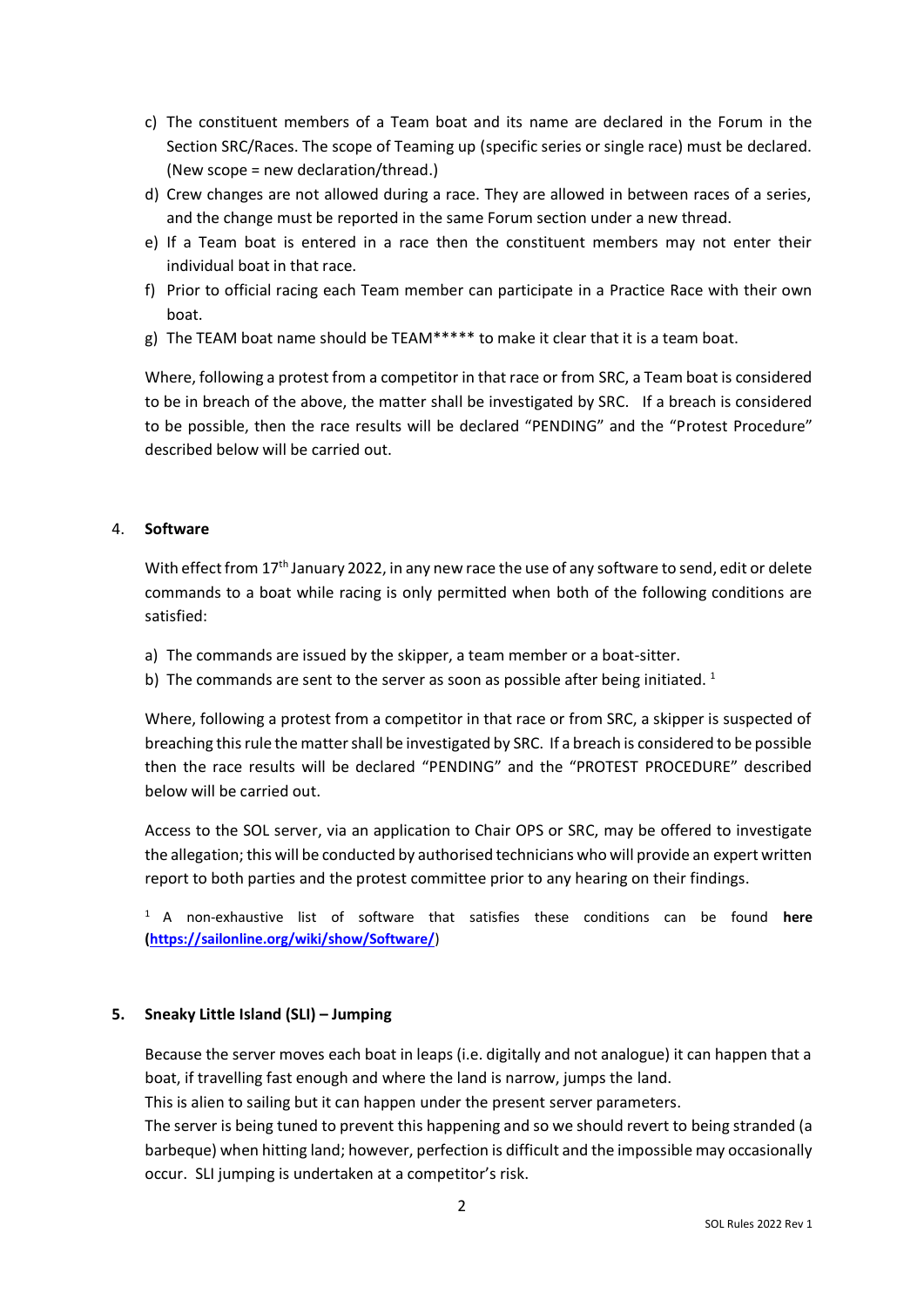#### **6. Manners**

SOL is open to all across the world and so there will be a wide range of ages, genders, ethnic origins, etc. on line during the day. This width of an audience must be borne in mind when engaging in Race Chat.

Manners are a complex concept that comprises and embodies a number of fundamental values that are not only integral to sport but relevant in everyday life.

Fair competition, respect, friendship, team spirit, equality, sport without doping, respect for written and unwritten rules such as integrity, solidarity, tolerance, care, excellence and joy, are the building blocks of manners that can be experienced and learnt both on and off the water.

Accordingly, it is not acceptable for an individual to raise topics in Race Chat or Forums either that are not suitable for such an audience or in a manner that is equally unacceptable. Any such incident should be reported to [solnetiquette@sailonline.org.](mailto:solnetiquette@sailonline.org) The Sailonline Management Team will manage such a report in accordance with the prescribed procedure. This may result in a private warning to the individual to abide by the rules, through to suspension of Race Chat or Forum privileges up to total exclusion from the platform.

# **7. Publication and penalties**

It is recognised that the SOL membership is a relaxed but competitive group who come to SOL for pleasure, friendship and companionship. The rules under which this is offered should be transparent and equally open to development.

Accordingly, at the beginning of each year these rules will be re-published, carrying eventual modifications that may be suggested by the entire community ahead of time, and considered valid by SRC.

In general, penalties will be in the area of redressing the score of the race/s where the breach has been committed and one or more boats declared DSQ.

If the DSQ boat is a SYC member, the score will change and the race result will be redressed.

In case of non SYC member boats, i.e. where DSQ boat points would not change, the race will be redressed and a decision as to making the offending boat inactive for a number of races will be contemplated.

Severe or persistent breaches of these rules may result in SRC issuing an exclusion from race(s) and/or reporting the breach to NAVSIM AB to consider banning the offender from the platform.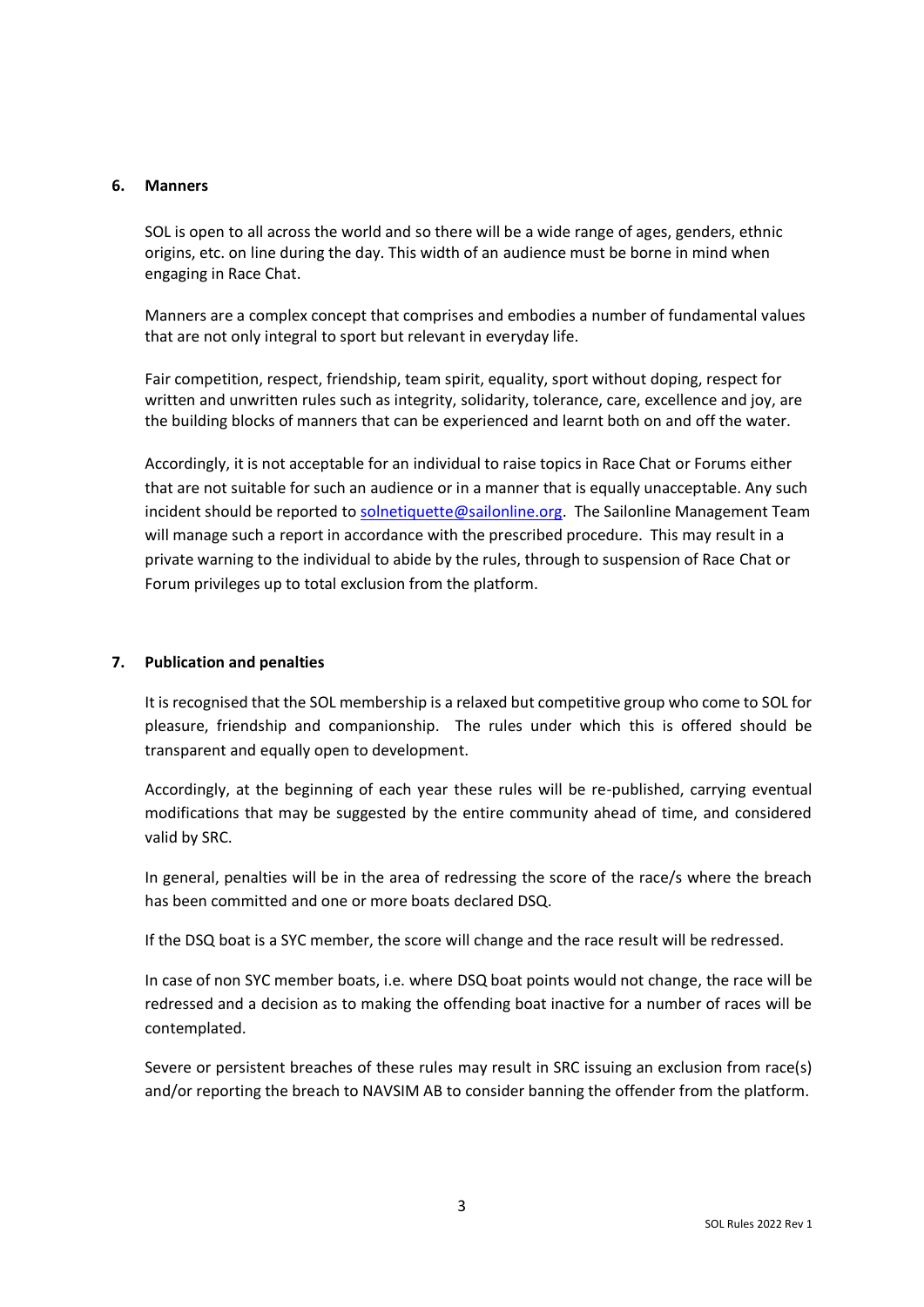#### **8. Protest Procedure**

Protests or Requests for Redress (for an act or omission of OPS or SRC or for an external event) can be presented to SRC by any boat in that race actually departed from the start by means of an email t[o src@sailonline.org](mailto:src@sailonline.org) up until 24 hours after the first boat in that race has finished the race. This time limit is also valid for a member of SRC to open a Protest/RfR case "ex officio".

The Protest/RfR must contain sufficient information for SRC to make a preliminary investigation of the alleged case of breach.

Once the Protest/RfR is received the SRC will immediately conduct a preliminary investigation of the matter and decide upon majority (see SRC majority determination system) if the Protest/RfR is to be admitted.

Should that be the case the SRC will:

- 1) Declare the results of the involved race as "PENDING".
- 2) If applicable, write/email to the protested boat requesting that an explanation and defence arguments be presented to **src@sailonline.org** within 48 hours.

When all the facts are collected SRC will make a decision based on a majority (see SRC majority determination system below), post such decision in Forum and, in liaison with Engine Room, will redress the race result accordingly.

When the leader board has been updated the race results will be declared official and prizes (if involved) will be attributed and delivered.

The SRC decision will be final and without appeal, but not binding on subsequent decisions of SRC or at law.

# **9. SRC majority determination system**

SRC is composed of 5 members (4 + 1 Chairman) Majority will be determined as follows: 5 votes = simple majority 4 votes = vote of Chairman valid as double (Chairman will nominate a substitute within the SRC in his/her absence) 3 votes = simple majority Minimum of 3 votes will be needed to proceed and decide on a protest.

If SRC or any member of SRC is involved as a party to the protest their position as a member of SRC will be suspended throughout the determination.